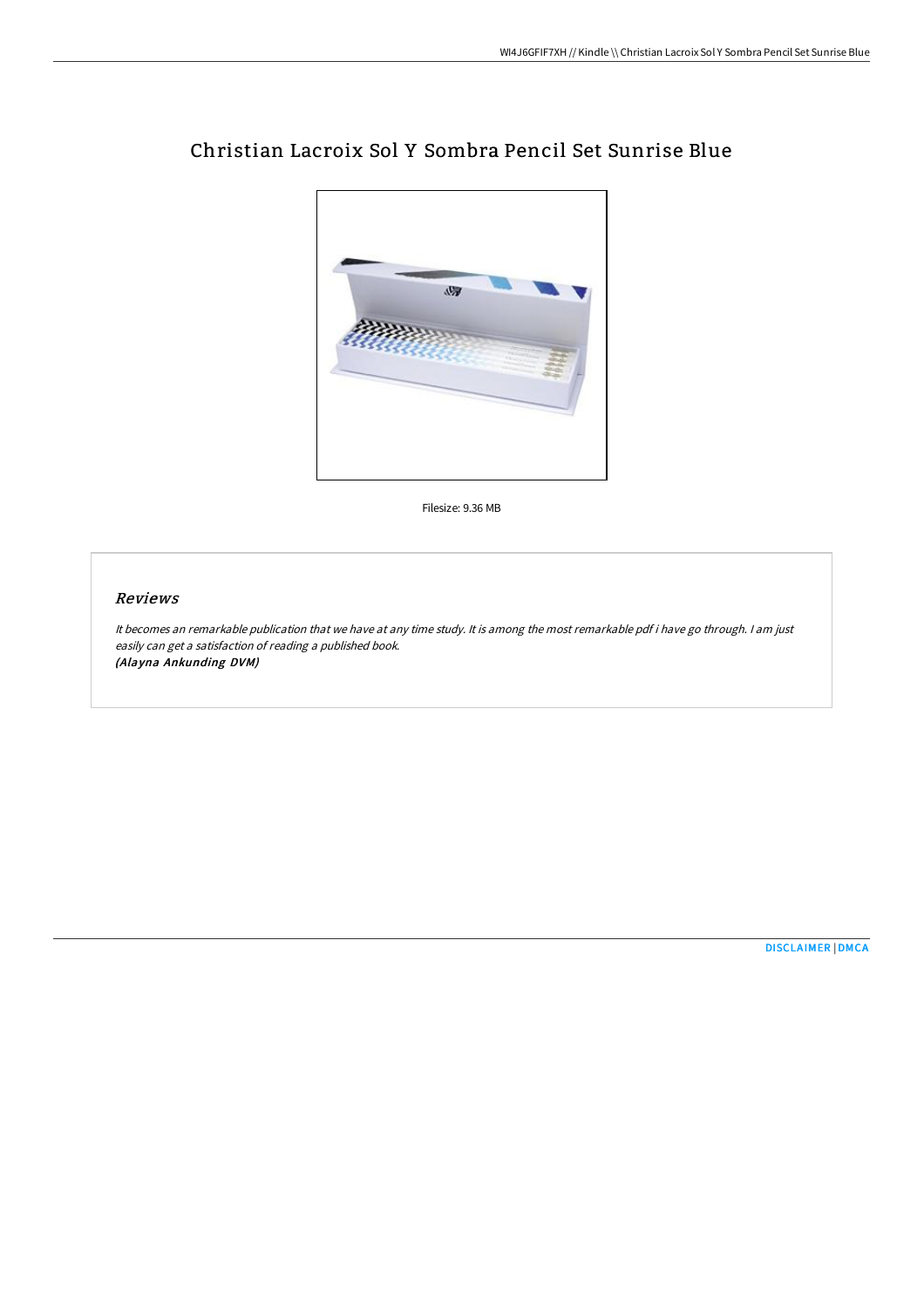# CHRISTIAN LACROIX SOL Y SOMBRA PENCIL SET SUNRISE BLUE



Galison, United States, 2017. Other merchandise. Condition: New. Language: English . Brand New Book. Add a little glamour to your desktop with this Christian Lacroix neon pencil set. The Sol y Sombra signature watercolor pattern combines neon color stripes and the classic Paseo design for a bright and sophisticated look. Packaged in a sturdy, full-color, embossed gift box with signature black and white herringbone pull, this pencil set makes the perfect gift or special treat for you. The entire Sol y Sombra collection coordinates with Christian Lacroix Neon Ombre Paseo notebooks, notecards and sticky notes. - Box Size: 3.125 x 3.125 x 4 inches - 12 Pencils - Magnetic closure.

 $\blacksquare$ Read [Christian](http://albedo.media/christian-lacroix-sol-y-sombra-pencil-set-sunris.html) Lacroix Sol Y Sombra Pencil Set Sunrise Blue Online  $\mathbf{E}$ [Download](http://albedo.media/christian-lacroix-sol-y-sombra-pencil-set-sunris.html) PDF Christian Lacroix Sol Y Sombra Pencil Set Sunrise Blue